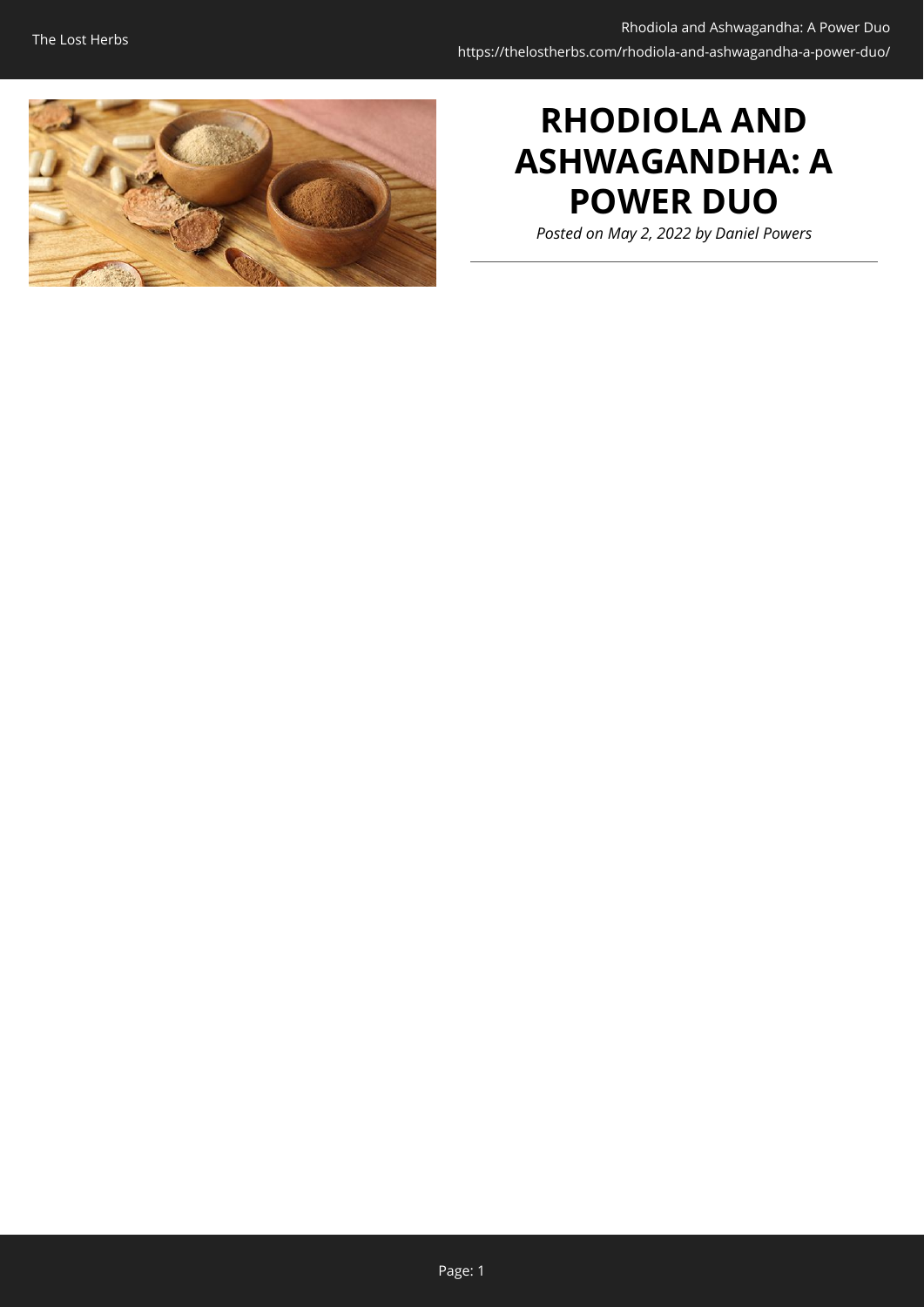Rhodiola and Ashwagandha are two adaptogenic herbs that are often taken together due to their many similarities.

Is one of these herbs better than the other? Can you take them together? Do they have synergistic properties?

We'll answer all of these questions (and more) in this article.

### **Rhodiola Benefits & Uses:**

Rhodiola is a herbal adaptogen that is thought to improve mental concentration and energy.

There are several additional purported Rhodiola benefits, including increased attention, decreased tiredness, and improved memory.

### **1. Brain Function**

In several studies, Rhodiola has been proven to improve learning and memory function.

Rhodiola has been shown in a [meta-analysis](https://www.frontiersin.org/articles/10.3389/fphar.2018.01415/full) to enhance learning and memory performance.

According to the researchers, *Rhodiola rosea's* mechanism of action on brain function is thought to be a function of its strong antioxidant activity.

### **2. May Help With Depression**

Rhodiola has been shown in studies to have a beneficial effect on depression, which is why it's becoming increasingly more popular.

[A double-blind, placebo-controlled study](https://pubmed.ncbi.nlm.nih.gov/17990195/) showed that ~1000mg of *Rhodiola Rosea* extract daily increased mental well-being in individuals with moderate-to-mild depression.

In the experimental group of this study, overall depression, as well as insomnia and emotional instability, improved significantly after taking Rhodiola, whereas the placebo group did not.

#### **3. Helps With Stress Management**

As an adaptogen, Rhodiola is known for its antistress effect on the body.

[A clinical trial](https://www.ncbi.nlm.nih.gov/pmc/articles/PMC5370380/) looked at 118 individuals with symptoms of burnout. After taking 400mg of Rhodiola daily over 12 weeks it was found that they had reduced anxiety as measured by a variety of indexes.

This helps to show that Rhodiola can help with general stress management.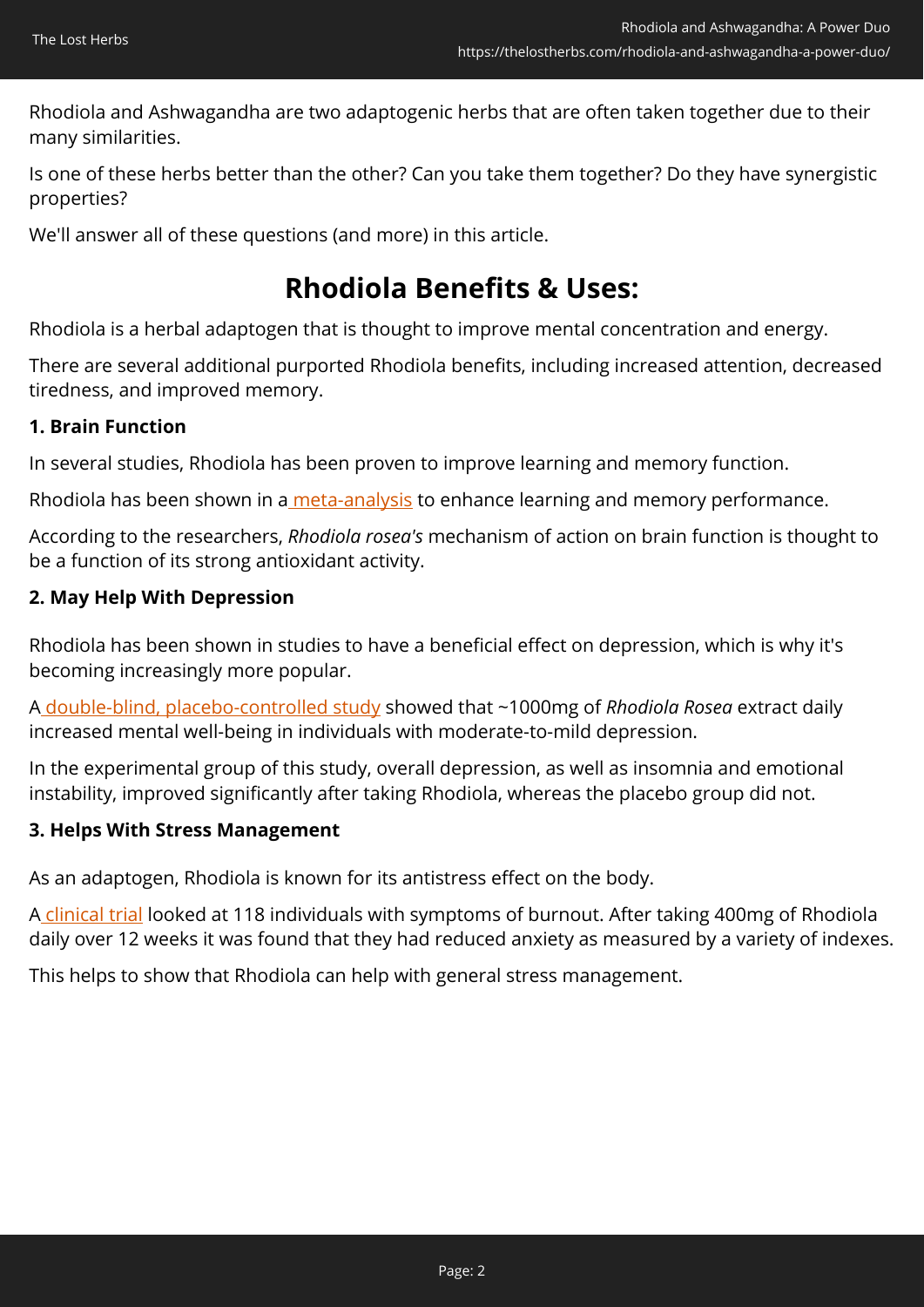### **Ashwagandha Benefits & Uses:**

Ashwagandha is a well-known Ayurvedic herb with adaptogenic properties.

This plant has been used as an aphrodisiac and tonic in India for millennia. It was also utilized to cure a variety of diseases, including inflammation, psoriasis, bronchitis, asthma, ulcers, and sleeplessness.

Ashwagandha also is said to help with healthy aging.

According to recent studies, ashwagandha may help to relieve anxiety, enhance sleep quality, and promote stress resilience.

#### **1. Stress Management**

Ashwagandha has been shown to have adaptogenic anti-stress effects, which means it can aid in stress management.

[In a study](https://www.cureus.com/articles/25730-adaptogenic-and-anxiolytic-effects-of-ashwagandha-root-extract-in-healthy-adults-a-double-blind-randomized-placebo-controlled-clinical-study) of stressed individuals, researchers discovered that Ashwagandha helped to reduce perceived stress.

This research, as well as other studies, suggests that Ashwagandha may be the ideal herb to counteract the harmful effects of stress on our health.

#### **2. May Help With Anxiety**

Ashwagandha has been found in clinical studies to aid with anxiety and general mental well-being.

[A human clinical trial](https://journals.sagepub.com/doi/10.4103/0253-7176.106022) showed reduced stress levels in individuals that took 300mg of Ashwagandha root extract daily.

[Another study](https://journals.lww.com/md-journal/Fulltext/2019/09130/An_investigation_into_the_stress_relieving_and.67.aspx) showed that ashwagandha extract helps to reduce anxiety.

#### **3. May Help With Insomnia**

Ashwagandha has been shown in clinical trials to improve sleep quality. In fact, it's one of the [best](https://botanicalinstitute.org/best-herbs-for-sleep/) [herbs for sleep.](https://botanicalinstitute.org/best-herbs-for-sleep/)

Researchers investigated the [effect of Ashwagandha on sleep](https://www.cureus.com/articles/22928-efficacy-and-safety-of-ashwagandha-withania-somnifera-root-extract-in-insomnia-and-anxiety-a-double-blind-randomized-placebo-controlled-study) and discovered that it significantly improved several sleep measures in individuals with insomnia.

If you need a little extra calm this season, visit the Apothecary today and have a look at the **Anxiety** [& Stress Tincture.](https://nicolesapothecary.com/collections/all/products/anxiety-stress-tincture?rfsn=5642246.05c3d29&utm_source=refersion&utm_medium=affiliate&utm_campaign=5642246.05c3d29&subid=C02Ash) It includes a potent blend of stress-relieving herbs—including ashwagandha.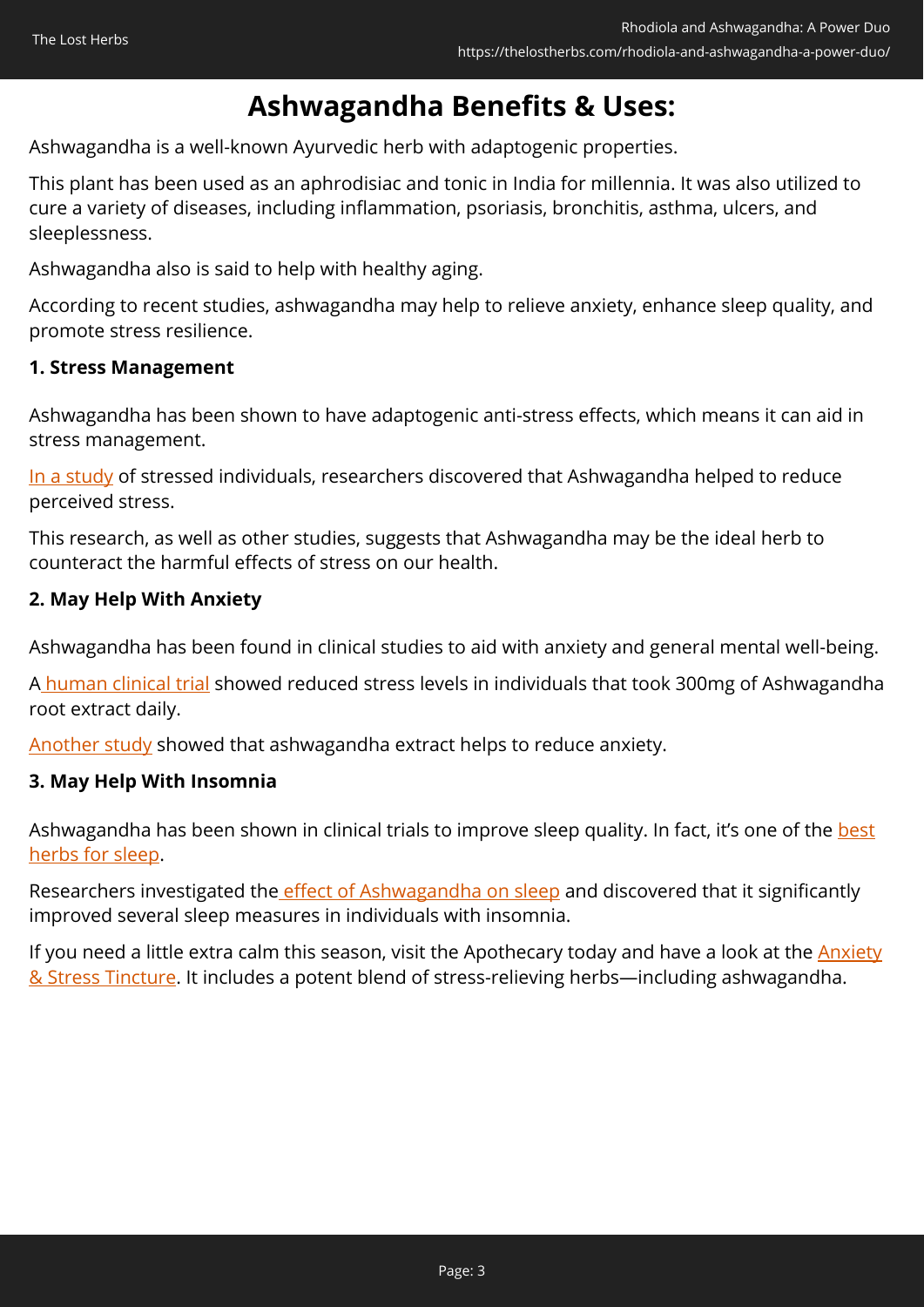## **Similarities & Differences**

Ashwagandha and Rhodiola both have similar adaptogenic properties. That is, they help your body and mind adapt to stress.

Even though both herbs share similar adaptogenic benefits, they differ in how they interact within the body.

Rhodiola is typically used to increase energy levels and mental performance. It's a very stimulating herb, which is perfect for those that have lower energy levels and need a boost.

Since Rhodiola has an energizing effect and activates the brain, it is not recommended for those who suffer from insomnia or anxiety.

Ashwagandha is more of a relaxing, calming herb. It works to gently nourish the body and restores the mind.

It has a sedative-like effect on the body that can help to improve sleep quality. It can also help to reduce instances of anxiety.

## **Which is right for you?**

So which herb is right for you, ashwagandha or Rhodiola?

Think of Rhodiola as more of a stimulating, stress-fighting herb. It activates the brain and helps to get you into a focused, productive mode of thinking.

However, be warned that Rhodiola may be too stimulating for some individuals.Ashwagandha, on the other hand, doesn't have the same stimulating effects as Rhodiola.

Ashwagandha has a calming effect on the brain and body. It can help to improve deep sleep and reduce anxiety.

It also has strong anti-stress effects and can help to build your body's resilience.

Taking Rhodiola and ashwagandha together can have synergistic effects. Rhodiola can help to activate your brain, and ashwagandha can help to provide a calm, focused state. Adding these effects together can help to give your body the energy and focus that you need to knock out a busy task list.

Just make sure to not take this combination around bedtime as it has the potential to interfere with your ability to sleep.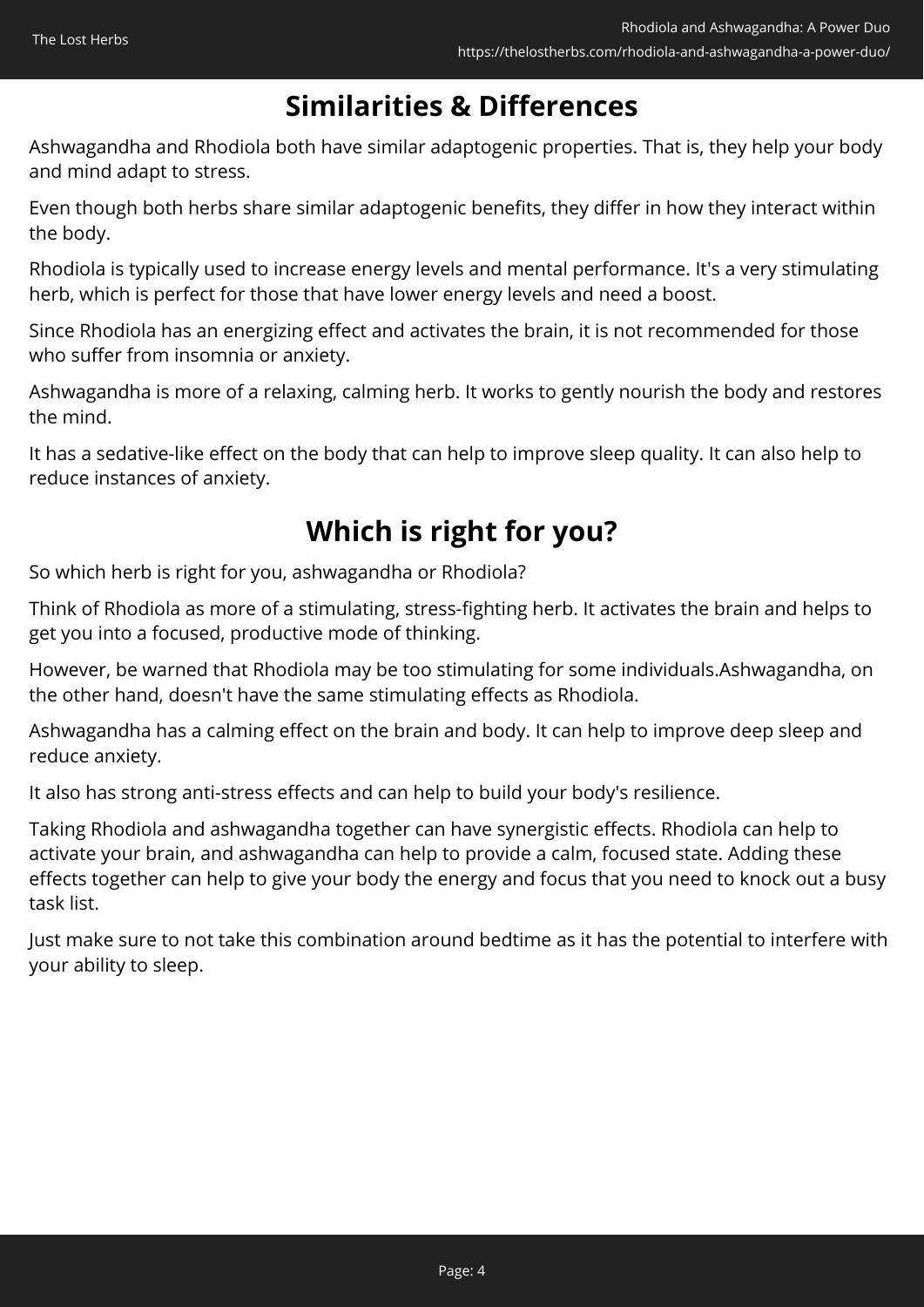### **When To Take:**

Since Rhodiola is a stimulating herb, it's best when taken in the morning or early afternoon. It's best to cut off usage after 3:00 pm as it has the potential to interfere with sleep.

In essence, you can think of Rhodiola as you would a cup of coffee. Great in the morning, not so great at night.

Ashwagandha can be taken at any point during the day. That said, it's optimal when taken at night as it can help to increase sleep quality.

Aim to take it an hour or so before your desired bedtime.

### **Potential Side Effects & Interactions:**

Rhodiola is generally a very safe herb to use. It should be noted that herbalist David Winston has said that Rhodiola should be avoided by people with bipolar disorder.

As mentioned earlier, Rhodiola can negatively impact sleep due to its stimulating effect.

Ashwagandha root is generally well-tolerated and has a clean safety profile.

According to a [safety study,](https://www.sciencedirect.com/science/article/pii/S0965229920319099?via%3Dihub) low doses of Ashwagandha (about 300mg daily) do not appear to cause any serious adverse effects or negative consequences.

If you're looking for an adaptogenic herb to help your body handle stress, Rhodiola and ashwagandha are two of the finest choices.

Your specific needs determine the best herb for you.

Rhodiola is a stimulating adaptogen that can be great for those who feel the need to take life by the horns.

Ashwagandha on the other hand, while still an adaptogenic herb, is more of a calming herb. It's great for individuals who are already focused and productive but just need that extra anti-stress support.

*Note about the author:* Daniel has a master's degree in herbal science from the Maryland University of Integrative Health. He's the founder of The Botanical Institute, where he writes about [adaptogens](https://botanicalinstitute.org/adaptogens/) and other herbs.

#### **You may also like:**

**[These Herbs Will Relieve Your Anxiety in No-Time](https://thelostherbs.com/these-herbs-will-relieve-your-anxiety-in-no-time/)**

**[Ancient Japanese Tonic Melts 54 LBS Of Fat \(Drink Daily Before 10 am\)](https://hop.clickbank.net/?affiliate=easycellar&vendor=fbtonic&tid=C02RhodiolaAshFBT)** (Video)

**[DIY Anti-Anxiety Pills](https://thelostherbs.com/diy-anti-anxiety-pills/)**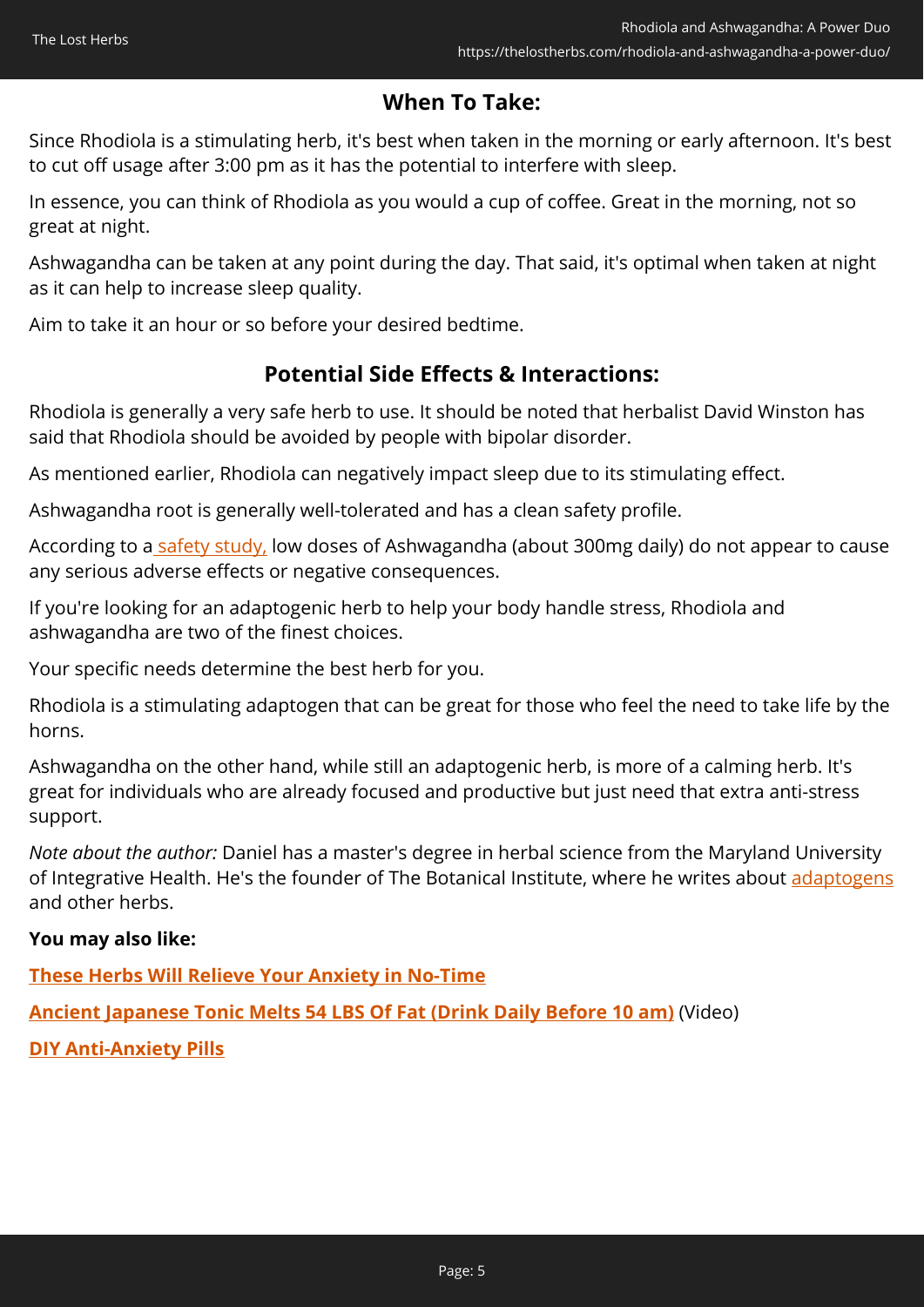### **[The 6 Best Bedtime Teas To Help You Sleep](https://thelostherbs.com/the-6-best-bedtime-teas-to-help-you-sleep/)**

**[Soak Your Troubles Away with Homemade Tub Tea](https://thelostherbs.com/soak-your-troubles-away-with-homemade-tub-tea/)**